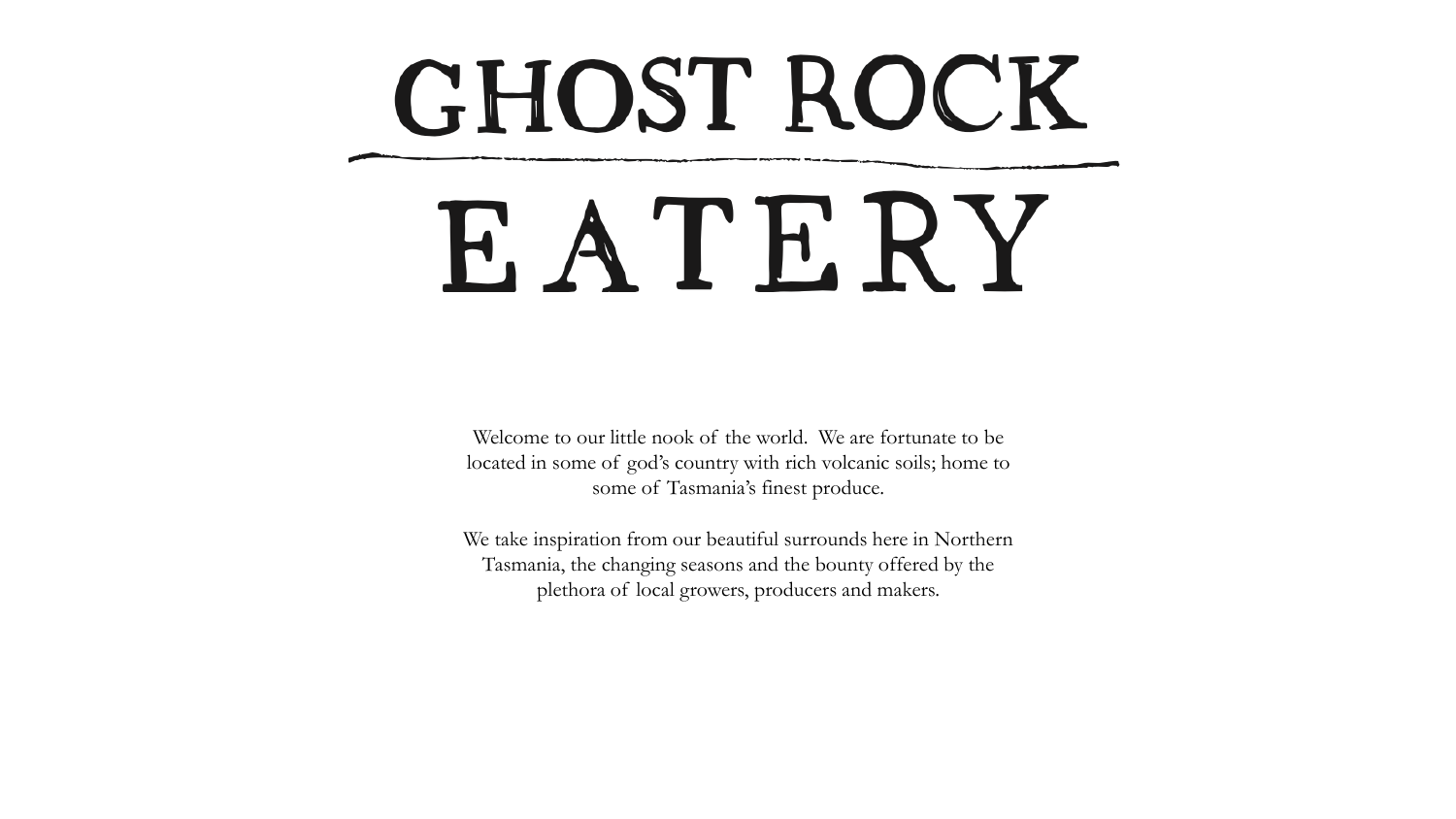#### **BEVERAGES**

BEER & CIDER Buttons Brewing Hazard Pale Ale 9 Buttons Brewing Short Street Lager 9 James Boags Premium 8 James Boags Premium Light 7 Spreyton Cider Apple/Pear 8

OTHER Tassie Sparkling Water 750ml 12 Ginger Beer 8 Spreyton Fresh apple/orange juice 5 TasPop Superior Soda – Lemonade or Mandarin Lime Bitters 7

COFEE & TEA Dukes Coffee. Regular 4.5 Large 5 Soy/Almond Milk Add .50 Tee Hee Hee Tea – Early Grey, English Breakfast, Peppermint Pot 5

#### **WINE LIST**

FIZZ 2021 Supernatural Piquette **G** 8 **B 24** 2021 Supernatural Pet Nat **G** 8 **B** 30 2018 'Zoe' Sparkling Brut Rosé **G** 10 **B** 38 2018 'Catherine' Sparkling Cuvée **G** 12 **B** 49

**WHITES** 2016 Ghost Rock Chardonnay **G** 12 **B 40**

PINK & OTHER 2021 Supernatural Summer Skins **G** 8 **B** 30

REDS 2021 Supernatural Pinot Noir **G** 8 **B** 30 2021 Estate Pinot Noir **G** 10 **B** 38 2021 Climat Pinot Noir **G**14 **B**52

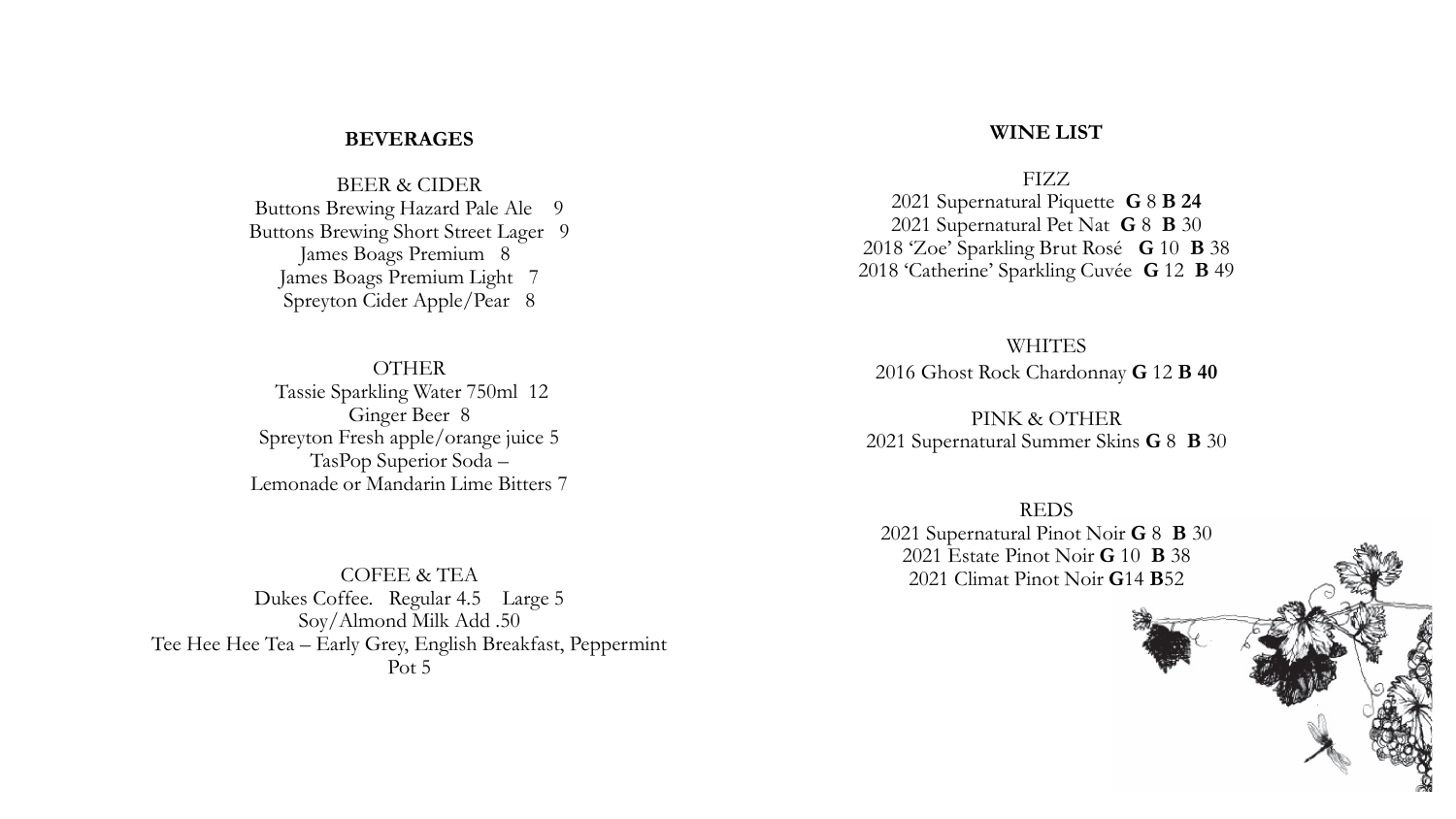# **TO BEGIN…**

Warm Pendleton olives (GFO,V) 10 Selection of cured meats, grissini (GFO) 28 Tasmanian artisan cheese (50g), lavosh, prune paste, muscatels (GFO) – one cheese 17/ two cheeses 26/three cheeses 34 Chicken liver parfait, elderflower, pistachio, beetroot & sesame lavosh (GFO) 20

Hot-smoked salmon rillette, lemon crème fraiche, charred seeded rye (GFO) 21

Aged Pyengana cheddar arancini, date paste, apple salad, pecorino (GF) 25

Southern rock lobster soft tacos, avocado pico de gallo, blackbean hummus, chipotle and lobster broth 26

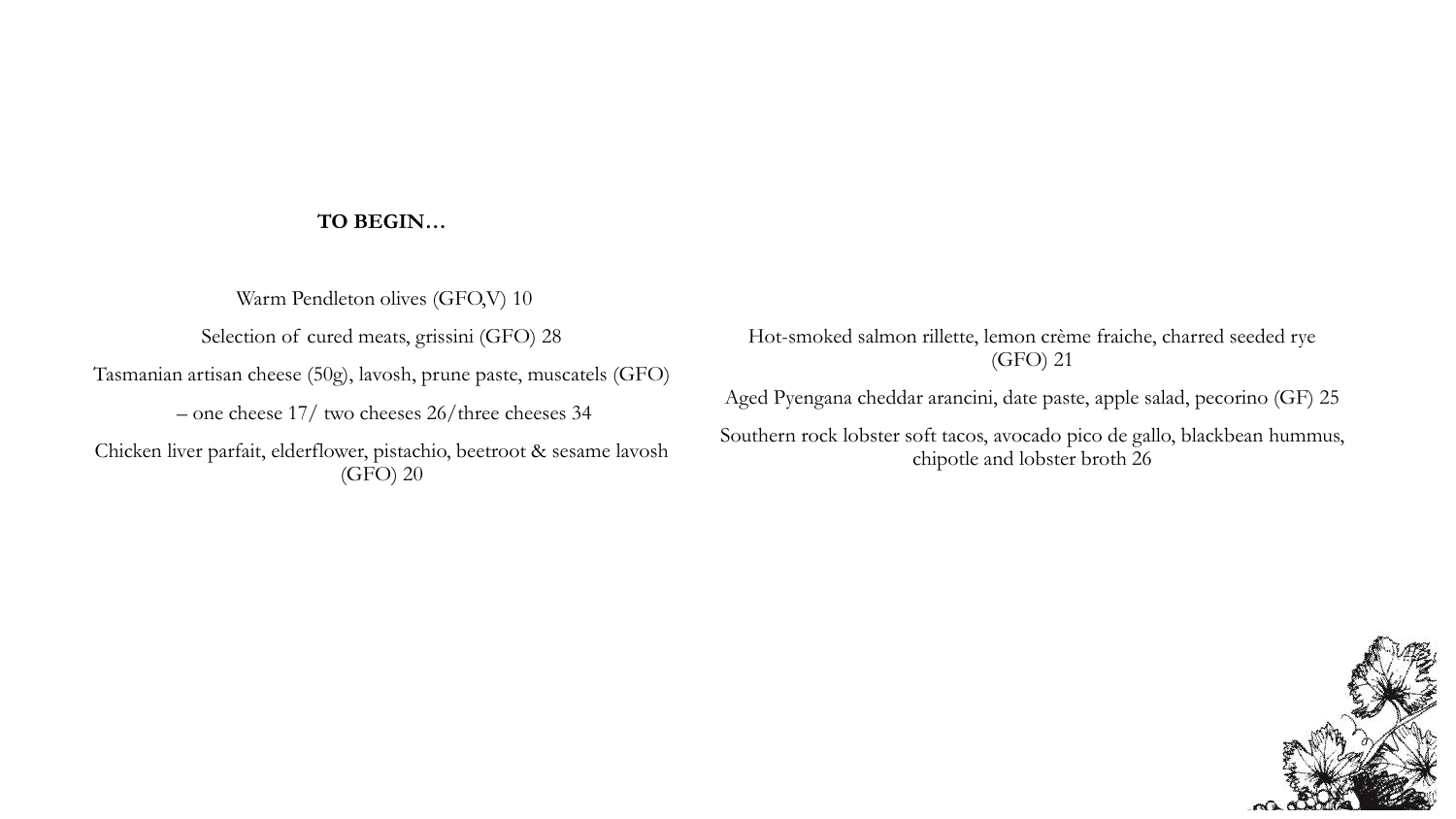## **MAINS…**

Mushroom, leek & walnut orecchiette, kale, truffle oil (V) 35

Stanley octopus, red mojo, potatoes, chorizo, saffron aioli, smoked almonds (GF) 36

Crispy skin duck breast, heritage carrots, roast pear, spiced quince paste and sarsaparilla jus (GF) 40

Scottsdale pork belly 'agro dolce', adzuki beans, persimmon & adobo ketchup, pickled swede (GF) 36

Confit 'Isle & Sky' organic chicken maryland, french lentils, pumpkin, tarragon & chive mayonnaise (GF) 36

George Town flathead, soft polenta, fried broccolini, lemon, caper & sage butter (GF) 40

Overnight lamb shoulder, chimichurri, hung yoghurt, twice cooked potatoes (min 2pp) (GF) 38pp